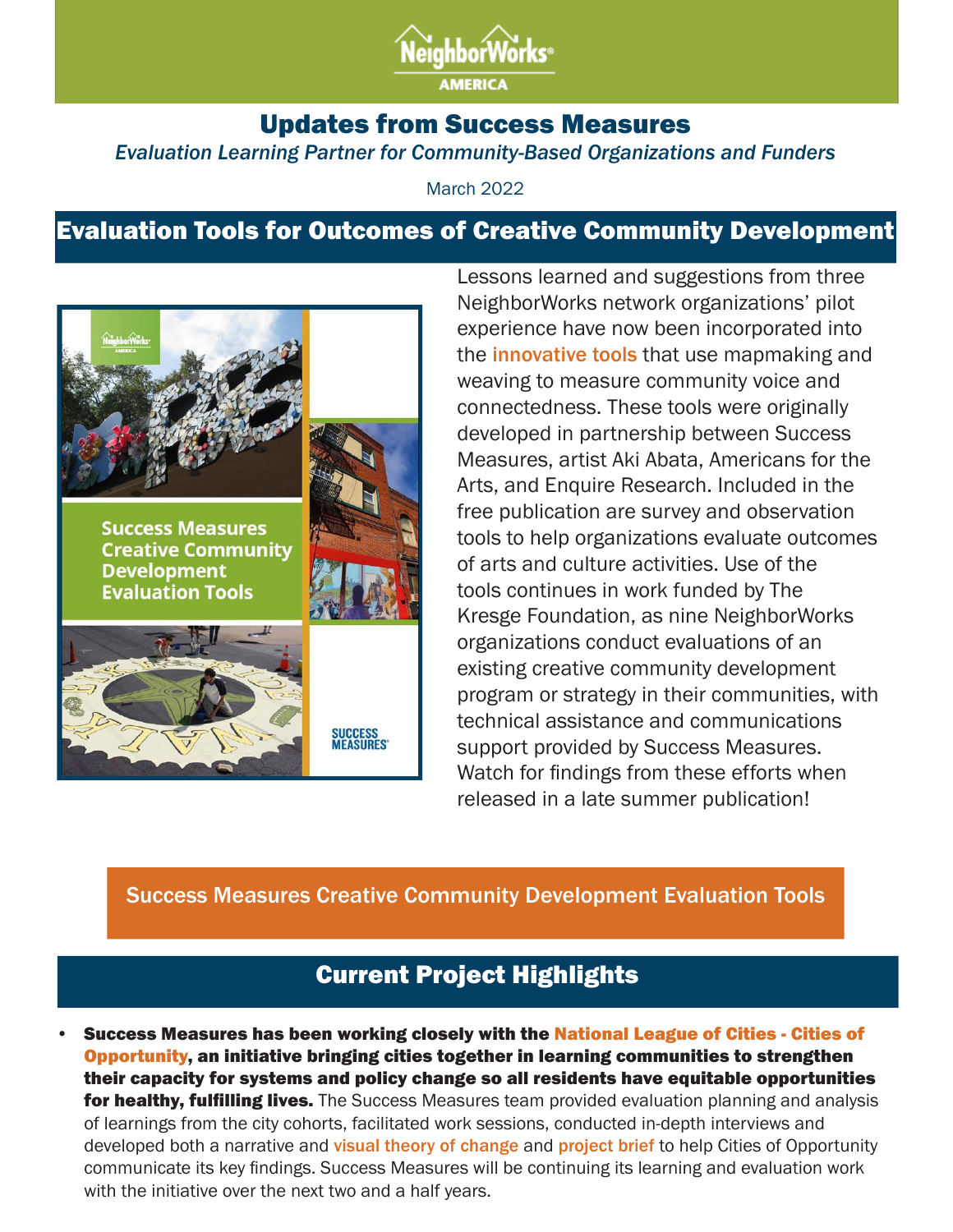- Success Measures is in its third year providing evaluation and technical assistance to some of AARP's Purpose Prize winners and fellows, innovative individuals ages 50+ using their knowledge and experience to build a better future through their nonprofit organizations. PeaceTrees Vietnam, one of the 2021 Purpose Prize organizations that worked with Success Measures, supports demining efforts, farmers' economic development, and education scholarship opportunities in Vietnam — and was looking to understand the success of these initiatives beyond technical measures. The Success Measures team created impact surveys for scholarship students, as well as interview tools used with farmers and villagers in Vietnam. PeaceTrees staff uses the **Success** Measures Data System to store and report on the findings, and to distribute surveys in Vietnamese through texted hyperlinks. Another organization, Pennsylvania Assistive Technology Foundation (PATF) hoped to understand more about the impact of its programs providing monetary resources, equipment like scooters and wheelchairs, and financial education to persons with disabilities across the state. Success Measures helped PATF identify the information to gather, developed outcome measurement surveys for each program, and created a custom Excel analysis report that PATF populates with its own data.
- Success Measures recently served as learning partner to the de Beaumont Foundation's BUILD Health Challenge, an initiative supporting innovative multi-sector partnerships working to address important health issues in their communities. Collaborating with BUILD staff, the Success Measures team co-designed and implemented a national "listening tour" to gather and document input from BUILD's partners and past awardees—including community-based organizations, healthcare and public health departments, and philanthropy—to inform how future BUILD efforts can better incorporate community voices with lived experience and strategies addressing health and racial equity. Insights and themes developed by the Success Measures team from the 2021 listening tour are incorporated and presented in **BUILD's final report**.
- • Success Measures is delighted to have been selected to work with the Colorado Housing **and Finance Authority (CHFA)** on a resident survey sampling in their multifamily housing portfolio and with both **Universal Health Care Foundation** of Connecticut and **St. David's Foundation Thriving Rural Communities** as their learning and evaluation partner.

## About the Success Measures Team

Lynne Wallace, Director of Partnerships, and Jessica Mulcahy, Director of Philanthropic Evaluation Strategies, are participating in Fourth Quadrant Partners' six-month intensive on the principles and practice of Emergent Learning (EL) and look forward to expanding the team's EL capabilities to benefit our learning practice clients.

Over the past months, Success Measures welcomed new team members, helping to expand our capacity and expertise:

- **Hasib Siddiqi**, Financial Manager
- **Helen Moore, Project Associate, Equitable Evaluation**
- Mayowa Sanusi, Manager, Success Measures Evaluation